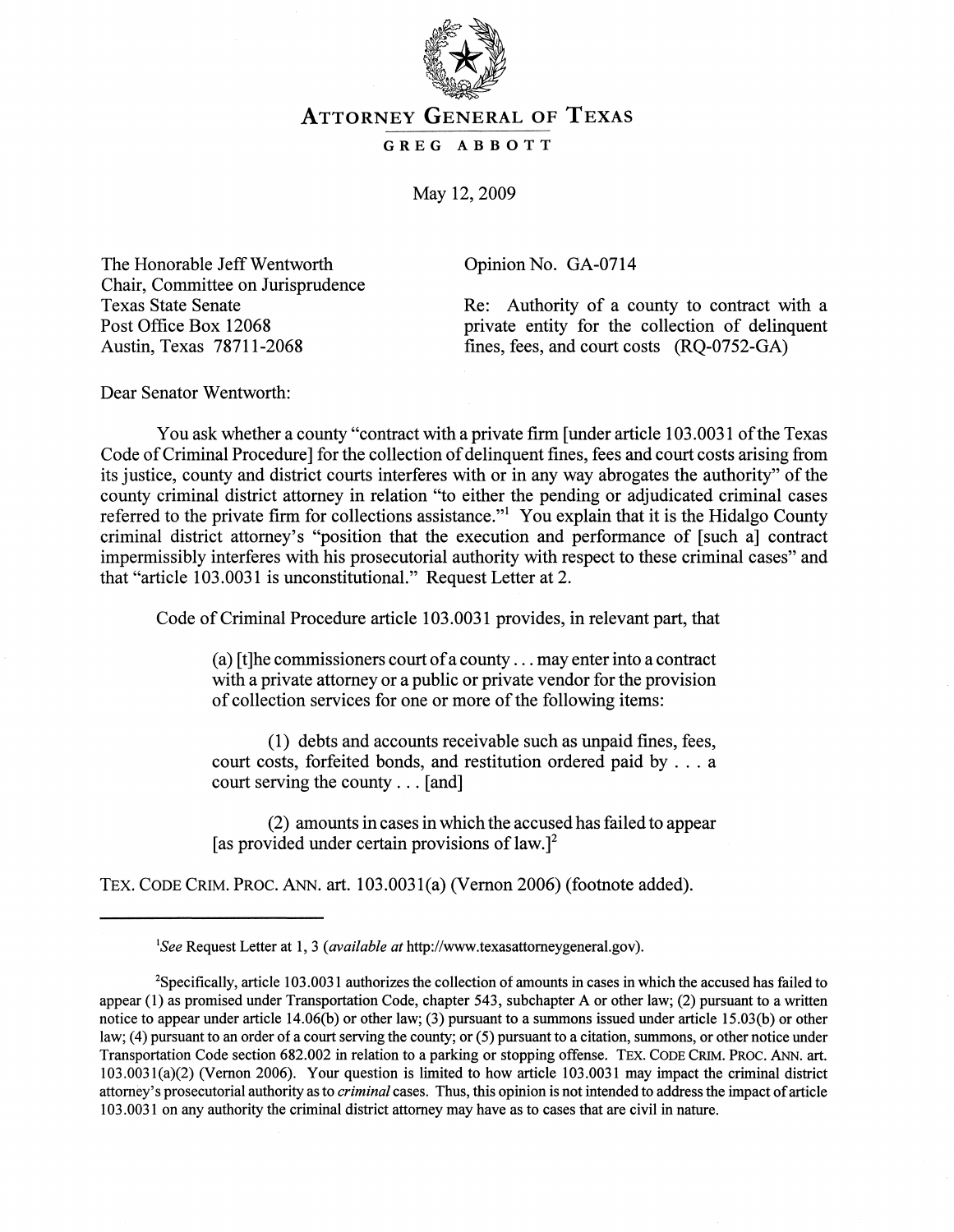Though you do not specify, the criminal district attorney's argument appears to be a facial constitutional challenge based on article V, section 21 of the Texas Constitution.3 *See* TEx. CONST. art. V, § 21. That provision of the constitution creates the office of criminal district attorney:

> County Attorneys shall represent the State in all cases in the District and inferior courts in their respective counties; but if any county shall be included in a district in which there shall be a District Attorney, the respective duties of District Attorneys and County Attorneys shall in such counties be regulated by the Legislature.

*Id.* ; *see also Hill County* v. *Sheppard,* 178 S. W.2d 261, 263 (Tex. 1944) ("[I]t is our opinion that the term criminal district attorney refers to a class or kind of district attorneys, and that a criminal district attorney is a district attorney within the meaning of the Constitution.").

A primary role of the criminal district attorney, as reflected in state law,<sup>4</sup> is "to prosecute the pleas of the state in criminal cases. '" *Meshell* v *State,* 739 S. W.2d 246,254 (Tex. Crim. App. 1987) (quoting *Brady* v. *Brooks,* 89 S.W. 1052, 1056 (1905)). Courts have stated that the Legislature cannot remove or abridge this prosecutorial role unless expressly authorized by the constitution. *See Meshell* at 254–55 & n.11 (discussing the separation of powers doctrine and stating that a statute enacted pursuant to article IV, section 22 may deprive the criminal district attorney of his authority without violating article V, section 21); *Maud v. Terrell*, 200 S.W. 375, 376 (Tex. 1918); *cf.* TEX. CONST. art. V, § 18(b) (providing that a commissioners court "shall exercise such powers and jurisdiction over all county business, as is conferred by this constitution and the laws of the State, or as may be hereafter prescribed"). Moreover, an analysis of the constitutionality of a state statute begins with a presumption of validity. TEx. GOV'T CODE ANN. § 311.021(1) (Vernon 2005) (providing that it is presumed the Legislature, in enacting a statute, intended compliance with the state and federal constitutions); *Walker* v. *Gutierrez,* 111 S.W.3d 56, 66 (Tex. 2003) ("We begin our analysis by presuming the statute is constitutional."); *Maud,* 200 S.W. at 376.

We address first your question as to "pending"<sup>5</sup> criminal cases. We consider article 103.0031 in relation to both a criminal district attorney and a collection agent in "pending" cases.

<sup>5</sup>You use the term "pending" to refer to collections under article 103.0031(a)(2) in cases in which the accused has failed to appear and "the amount to be paid ... is [that] communicated to the accused as acceptable to the court under its standard policy for resolution of the case." TEX. CODE CRIM. PROC. ANN. art. 103.0031(a)(2), (b)(1) (Vernon 2006); Request Letter at 2 (explaining some people contacted by the collections firm "have charges pending against them without a final adjudication" and citing to article 103.0031(a)(2)).

*<sup>3</sup>See* Attachment to Request Letter at I, 7-8 (discussing article V, section 21).

<sup>&</sup>lt;sup>4</sup>The Legislature has provided that "[e]ach district attorney shall represent the State in all criminal cases in the district courts of his district and in appeals therefrom" and that each county attorney shall represent the state in criminal prosecutions in all courts below the grade of district court. TEX. CODE CRIM. PROC. ANN. arts. 2.01-.02 (Vernon 2005); *see also* TEX. Gov'r CODE.ANN. § 44.208 (Vernon 2004) (providing that the criminal district attorney of Hidalgo County shall perform the duties of and has all the powers, duties, and privileges conferred on district and county attorneys).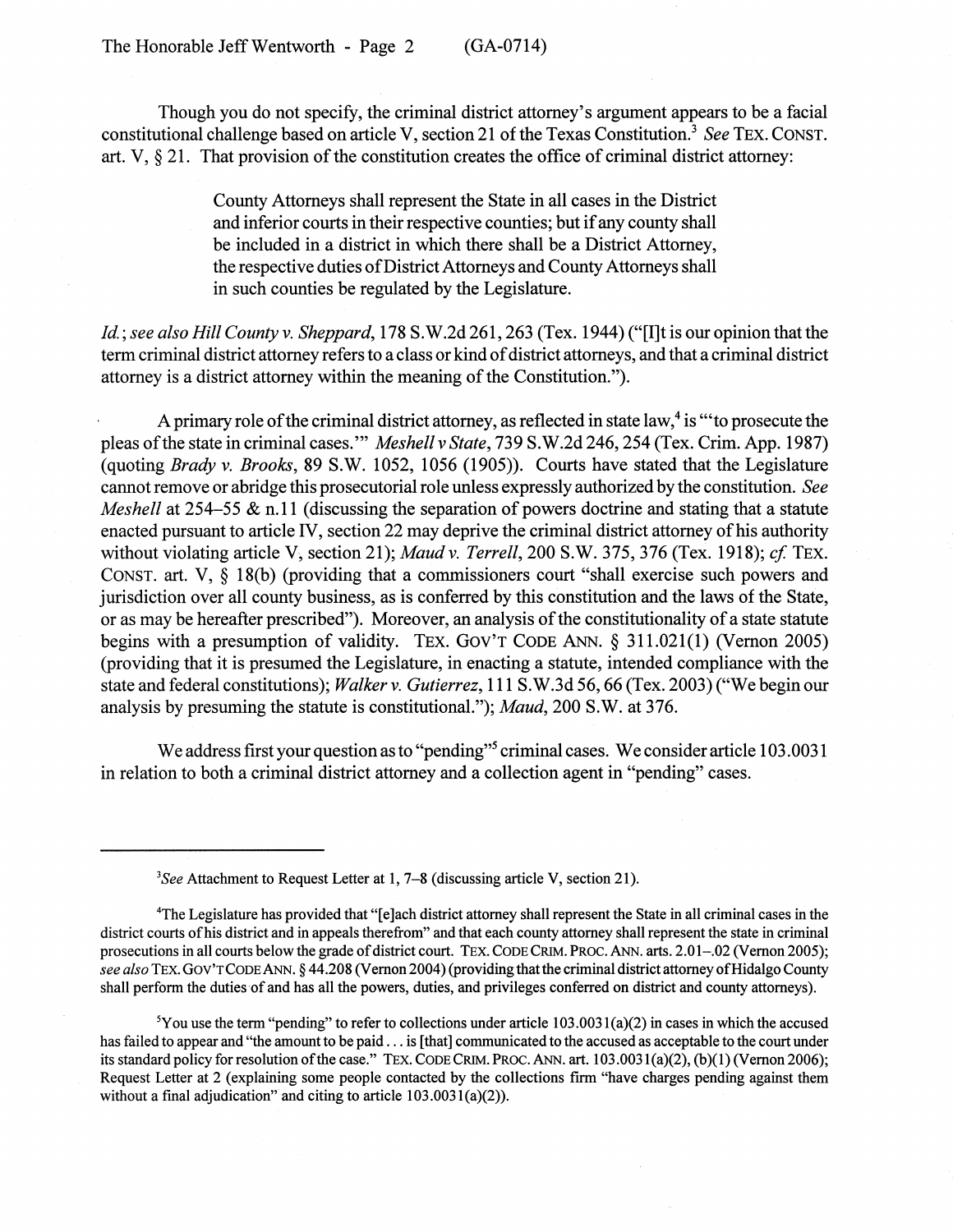As to a criminal district attorney, article 103;0031 does not ''unequivocally supplant" or, in its effect, "dispossess[]" the criminal district attorney of the authority to prosecute. *Maud,* 200 S. W. at 3 77 (analyzing the validity of a statute under article V, section 21). Nothing in article 103.0031 indicates that once a matter has been referred to a collection agent that the prosecutor is thereafter prevented from exercising the authority to prosecute. On the contrary, article 103.0031 provides that "[a] communication [from the collection agent] to the accused person regarding the amount of payment that is acceptable to the court under the court's standard policy for resolution of a case must include a notice of the person's right to enter a plea or go to trial on any offense charged." TEx. CODE CRIM. PROC. ANN. art. 103.0031(j) (Vernon 2006).

We next consider article 103.0031 in relation to a collection agent. One brief received in our office suggests that a collection agent exercises prosecutorial authority in that a letter from a collection agent to a defendant in a "pending" case constitutes a plea bargain.6 *See Hartsfield* v. *State*, 200 S.W.3d 813, 817 (Tex. App.—Texarkana 2006, pet. ref'd) (explaining that the prosecutorial role consists of various functions including decisions "regarding whether to prosecute, what investigative powers to utilize, and what plea bargains to strike"). We disagree.

The Texas Court of Criminal Appeals explains that

[p ]lea bargaining is a process which implies a preconviction bargain between the State and the accused whereby the accused agrees to plead guilty or nolo contendere in exchange for a reduction in the charge, a promise of sentencing leniency, a promise of a recommendation from the prosecutor to the trial judge as to punishment, or some other concession by the prosecutor that he will not seek to have the trial judge invoke his full, maximum implementation of the conviction and sentencing authority .... [It] is the process by which the defendant in a criminal case relinquishes his right to go to trial in exchange for a reduction in charge and/or sentence.

*Wayne* v. *State,* 756 S.W.2d 724, 728 (Tex. Crim. App. 1988) (quoting *Perkins* v. *Ct. App., 738*  S.W.2d 276, 282 (Tex. Crim. App. 1987)); *see Ex parte Spicuzza*, 903 S.W.2d 381, 384 (Tex. App.—Houston [1st Dist.] 1995, pet. ref'd); *see also State v. Moore*, 240 S.W.3d 248, 253–55 (Tex. Crim. App. 2007) (explaining that *Perkins* provides a general definition of a plea agreement and that agreements can be more complex and provide, for example, remedies in the event of a partial breach).

<sup>6</sup>S*ee* Brief from Honorable Bart E. Medley, Jeff Davis County Attorney, at 2 (Nov. 4, 2008) (on file with the Opinion Committee) ("In effect, what the private firm is saying to these defendants is that they can enter a plea of guilty, pay the fme and costs requested, and the case will go away. This is a plea bargain, plain and simple."). You do not specify with what prosecutorial function the Hidalgo County criminal district attorney contends that article 103.0031 interferes.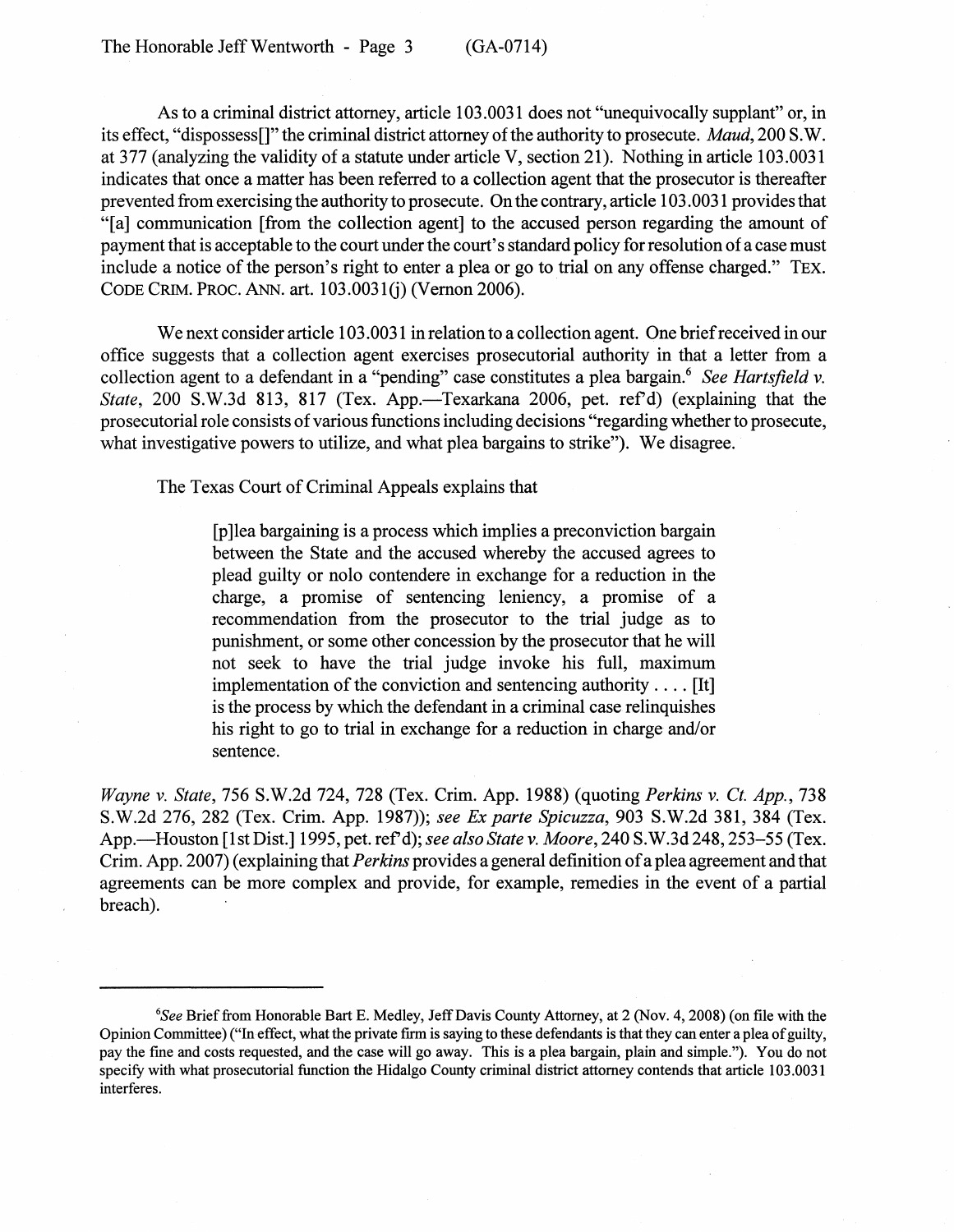A communication from a collection agent to a defendant in a "pending" case is not a plea bargain as described by the Court of Criminal Appeals. The communication is not an offer or promise by an agent of the State to reduce or make some other concession as to the charge or the sentence which is subject to the approval of the trial judge. Rather, the amount communicated to the accused by the collection agent in a "pending" case is that which is acceptable to the court under the court's standard policy for resolution of the case. TEx. CODE CRIM. PROC. ANN. art. 103.0031(b)(1) (Vernon 2006); *cf id.* art. 103.0031(b)(2) (providing that in a failure to appear case a collection fee also applies to the "amount ordered paid by the court after plea or trial"). There are instances in which the court is statutorily authorized to resolve a case through acceptance of payment of some amount of money. Code of Criminal Procedure article 27.14(c) provides that "[i]n a misdemeanor case for which the maximum possible punishment is by fine only, *payment of a fine or an amount accepted by the court* constitutes a finding of guilty in open court as though a plea of nolo contendere had been entered by the defendant and constitutes a waiver of a jury trial in writing." *Id.* art. 27.14(c) (emphasis added); *see also* TEx. PENAL CODE ANN. § 38.1O(e) (Vernon 2003) (indicating that the offense of failure to appear is a "Class C misdemeanor if the offense for which the actor's appearance was required is punishable by fine only"); *id* § 12.23 (providing that Class C misdemeanor is punishable by fine not to exceed \$500). Thus, as to "pending" cases, a collection agent is authorized to collect only those amounts that a court is otherwise authorized to accept in resolution of a case. We conclude that a contract authorized by article 103.0031 does not, as a matter of law, violate article V, section 21 of the Texas Constitution by depriving the criminal district attorney of the authority to prosecute "pending" cases.

You also ask about collections in those criminal cases that have been "adjudicated."<sup>7</sup> Request Letter at 3. We find nothing to indicate that the enforcement of a final judgment by a court is a prosecutorial function of the office of criminal district attorney. *See* TEx. CONST. art. V, § 21; TEx. CODE CRIM. PROC. ANN. arts. 2.01-.02 (Vernon 2005); TEx. GOV'T CODE ANN. § 44.208 (Vernon 2004). Thus, we conclude that a contract under article 103.0031 for collections in relation to "adjudicated" matters does not violate article V, section 21 of the Texas Constitution by depriving the criminal district attorney of the authority to prosecute.

 $\gamma$ Y ou use the term "adjudicated" to refer to collections under article 103.0031(a)(1) in a case where a defendant fails to pay the fmes, fees, costs, forfeited bonds or restitution, or a portion thereof, by the date specified in a final judgment. *See* TEX. CODE CRIM. PROC. ANN. art. 103.0031(a)(1) (Vernon 2006); Request Letter at 2 (explaining that some people contacted by the collections firm "have had a final judgment against them").